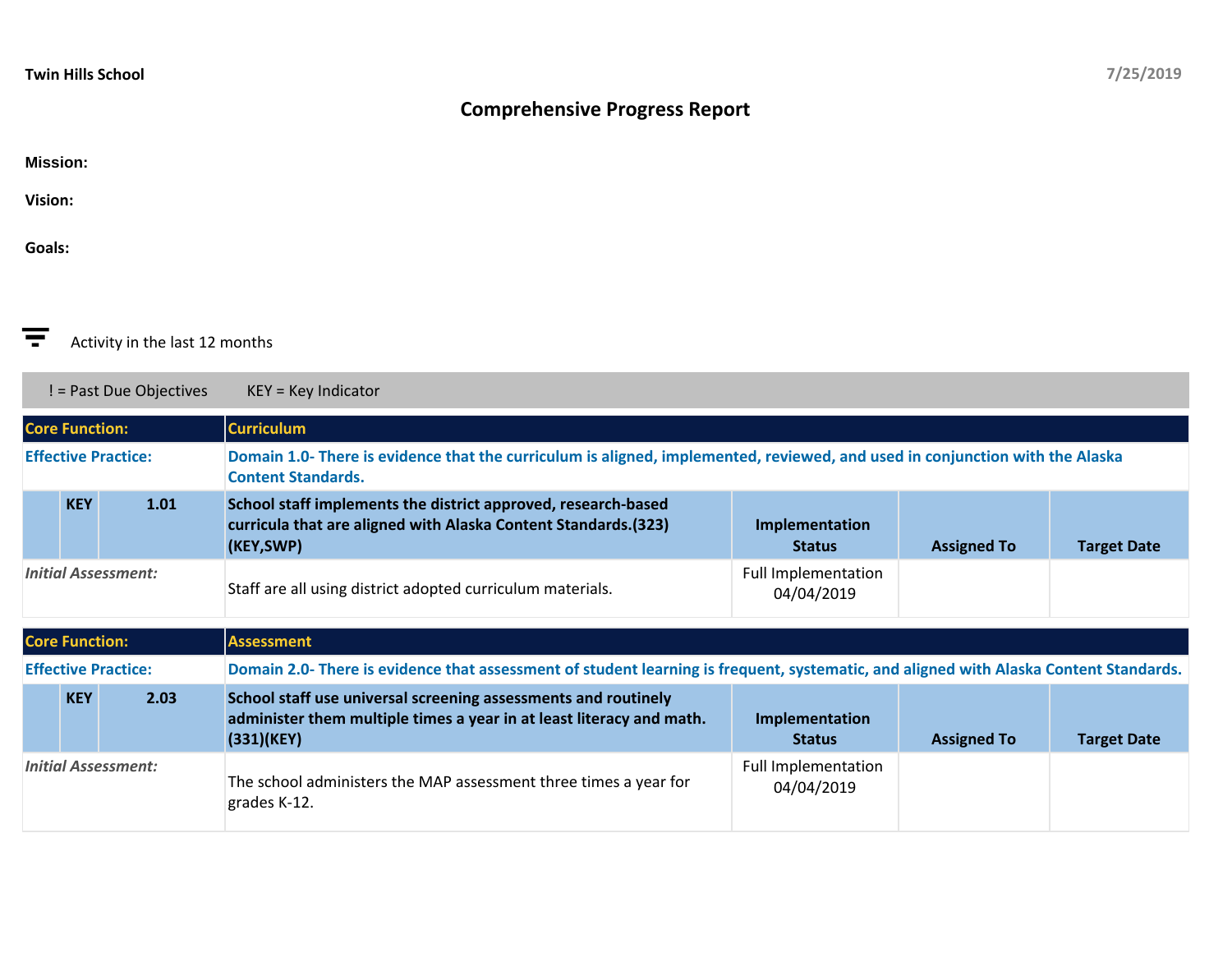| <b>Core Function:</b>                      |            |                            | <b>Instruction</b>                                                                                                                                                                                                                                                                                                                                                |                                          |                    |                    |
|--------------------------------------------|------------|----------------------------|-------------------------------------------------------------------------------------------------------------------------------------------------------------------------------------------------------------------------------------------------------------------------------------------------------------------------------------------------------------------|------------------------------------------|--------------------|--------------------|
|                                            |            | <b>Effective Practice:</b> | Domain 3.0- There is evidence that research based, effective, and varied instructional strategies are used in all classrooms to meet the<br>needs of each student.                                                                                                                                                                                                |                                          |                    |                    |
|                                            | <b>KEY</b> | 3.02                       | School staff implement a coherent, documented plan throughout the<br>school to ensure that all students receive core instruction and all low-<br>performing students receive additional support to help them meet or<br>exceed the state content standards.(335)(KEY,SWP)                                                                                         | Implementation<br><b>Status</b>          | <b>Assigned To</b> | <b>Target Date</b> |
| <b>Initial Assessment:</b>                 |            |                            | Supplementing core reading curricula, including materials that students<br>have background knowledge on.<br>Working on pacing with students who rush through.<br>Using intervention materials, including Exact Path, for all students in<br>increments of 30 minutes or less.<br>Continuing with Wolf Club, in which students can get extra help after<br>school. | <b>Limited Development</b><br>03/07/2019 |                    |                    |
| <b>How it will look</b><br>when fully met: |            |                            |                                                                                                                                                                                                                                                                                                                                                                   |                                          |                    |                    |
| <b>Actions</b>                             |            |                            |                                                                                                                                                                                                                                                                                                                                                                   |                                          |                    |                    |
|                                            |            |                            |                                                                                                                                                                                                                                                                                                                                                                   |                                          |                    |                    |
|                                            |            | Notes:                     |                                                                                                                                                                                                                                                                                                                                                                   |                                          |                    |                    |
|                                            | <b>KEY</b> | 3.03                       | School staff use research-based instructional practices, programs and<br>materials.(337)(KEY,SWP)                                                                                                                                                                                                                                                                 | Implementation<br><b>Status</b>          | <b>Assigned To</b> | <b>Target Date</b> |
| <b>Initial Assessment:</b>                 |            |                            | School staff use research-based instructional practices, programs and<br>materials.<br>This has been shown through review of lesson plans/units of study and<br>walkthrough data.                                                                                                                                                                                 | <b>Full Implementation</b><br>04/04/2019 |                    |                    |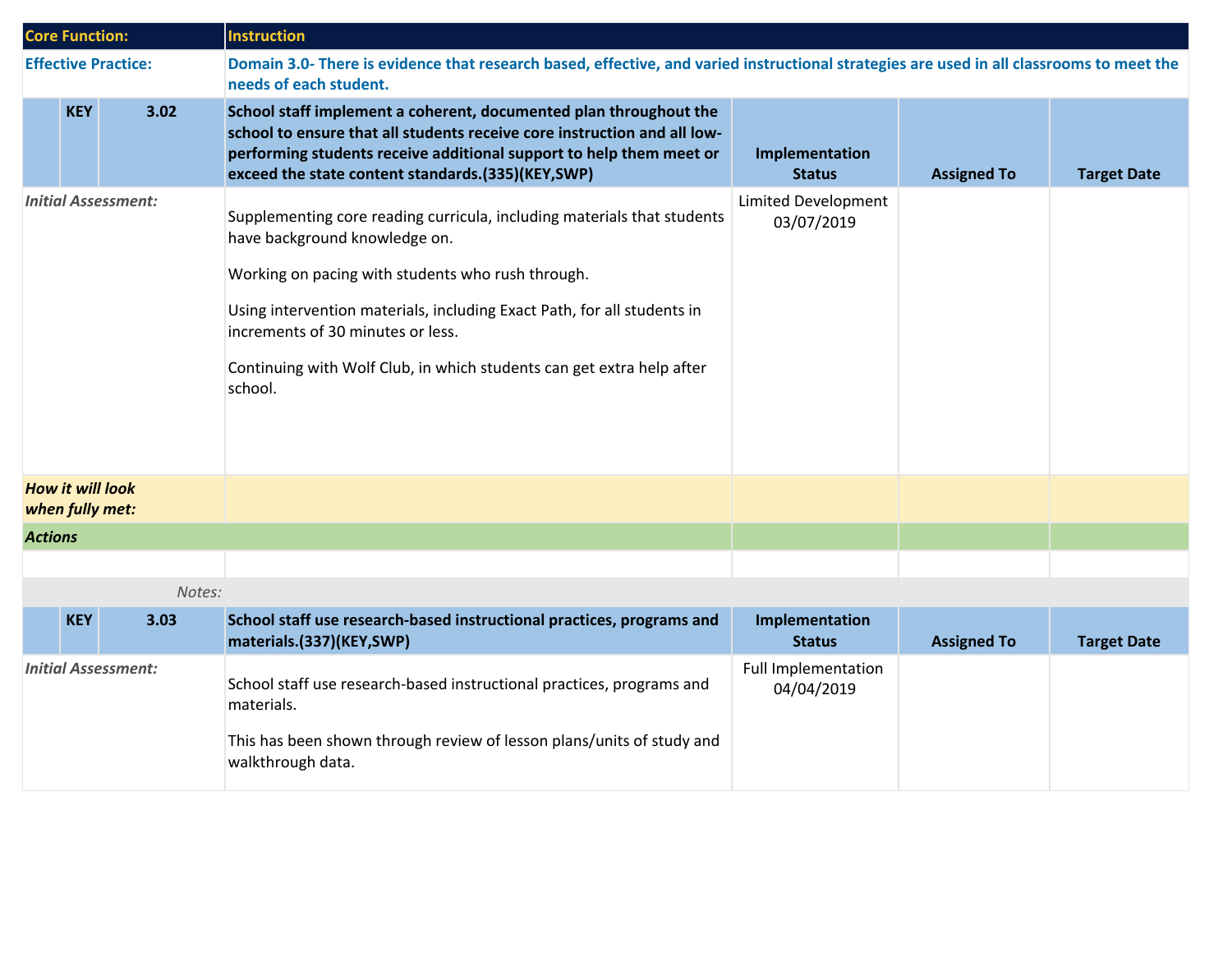|                                            | <b>KEY</b> | 3.04                       | School staff consistently, and regularly measure the effectiveness of<br>instruction using data from a variety of formative assessments.(340)<br>(KEY)                                                                                | Implementation<br><b>Status</b>   | <b>Assigned To</b>   | <b>Target Date</b> |  |
|--------------------------------------------|------------|----------------------------|---------------------------------------------------------------------------------------------------------------------------------------------------------------------------------------------------------------------------------------|-----------------------------------|----------------------|--------------------|--|
| <b>Initial Assessment:</b>                 |            |                            | The school is going to implement DIBELS for formative assessments.                                                                                                                                                                    | Limited Development<br>04/04/2019 |                      |                    |  |
|                                            |            |                            | Teachers use classroom formative assessments.                                                                                                                                                                                         |                                   |                      |                    |  |
| <b>How it will look</b><br>when fully met: |            |                            | The school will implement DIBELS as part of the RTI process for<br>formative assessment in Elementary.<br>Classroom teachers in grades 5-12 will continue to monitor progress<br>with classroom data, including data from Exact Path. |                                   | <b>Naomi Winters</b> | 12/19/2019         |  |
| <b>Actions</b>                             |            |                            |                                                                                                                                                                                                                                       | 0 of $1(0%)$                      |                      |                    |  |
|                                            |            |                            | 4/4/19 Implement DIBELS progress monitoring                                                                                                                                                                                           |                                   | Naomi Winters        | 12/20/2019         |  |
|                                            |            | Notes:                     |                                                                                                                                                                                                                                       |                                   |                      |                    |  |
| <b>Core Function:</b>                      |            |                            | <b>Supportive Learning Environment</b>                                                                                                                                                                                                |                                   |                      |                    |  |
|                                            |            | <b>Effective Practice:</b> | Domain 4.0- There is evidence that school culture and climate provide a safe, orderly environment conducive to learning.                                                                                                              |                                   |                      |                    |  |
|                                            | <b>KEY</b> | 4.03                       | School staff communicate school-wide behavior expectations that are<br>understood and achieved by students, and staff provide positive<br>behavioral supports.(344)(KEY,SWP)                                                          | Implementation<br><b>Status</b>   | <b>Assigned To</b>   | <b>Target Date</b> |  |
| <b>Initial Assessment:</b>                 |            |                            | Staff has created PBIS expectation matrix and some behavior<br>incentives.                                                                                                                                                            | Limited Development<br>04/04/2019 |                      |                    |  |
| <b>How it will look</b><br>when fully met: |            |                            | Staff will have consistent behavior expectations and provide supports.<br>Staff will receive training in Love and Logic, and Trauma informed<br>practices.<br>Behavioral data will be traced through SWIS to monitor success.         |                                   | <b>Naomi Winters</b> | 12/19/2019         |  |
| <b>Actions</b>                             |            |                            |                                                                                                                                                                                                                                       | 0 of 1 $(0%)$                     |                      |                    |  |
|                                            |            |                            | 4/4/19 Love and Logic training                                                                                                                                                                                                        |                                   | Naomi Winters        | 12/20/2019         |  |
| Notes:                                     |            |                            |                                                                                                                                                                                                                                       |                                   |                      |                    |  |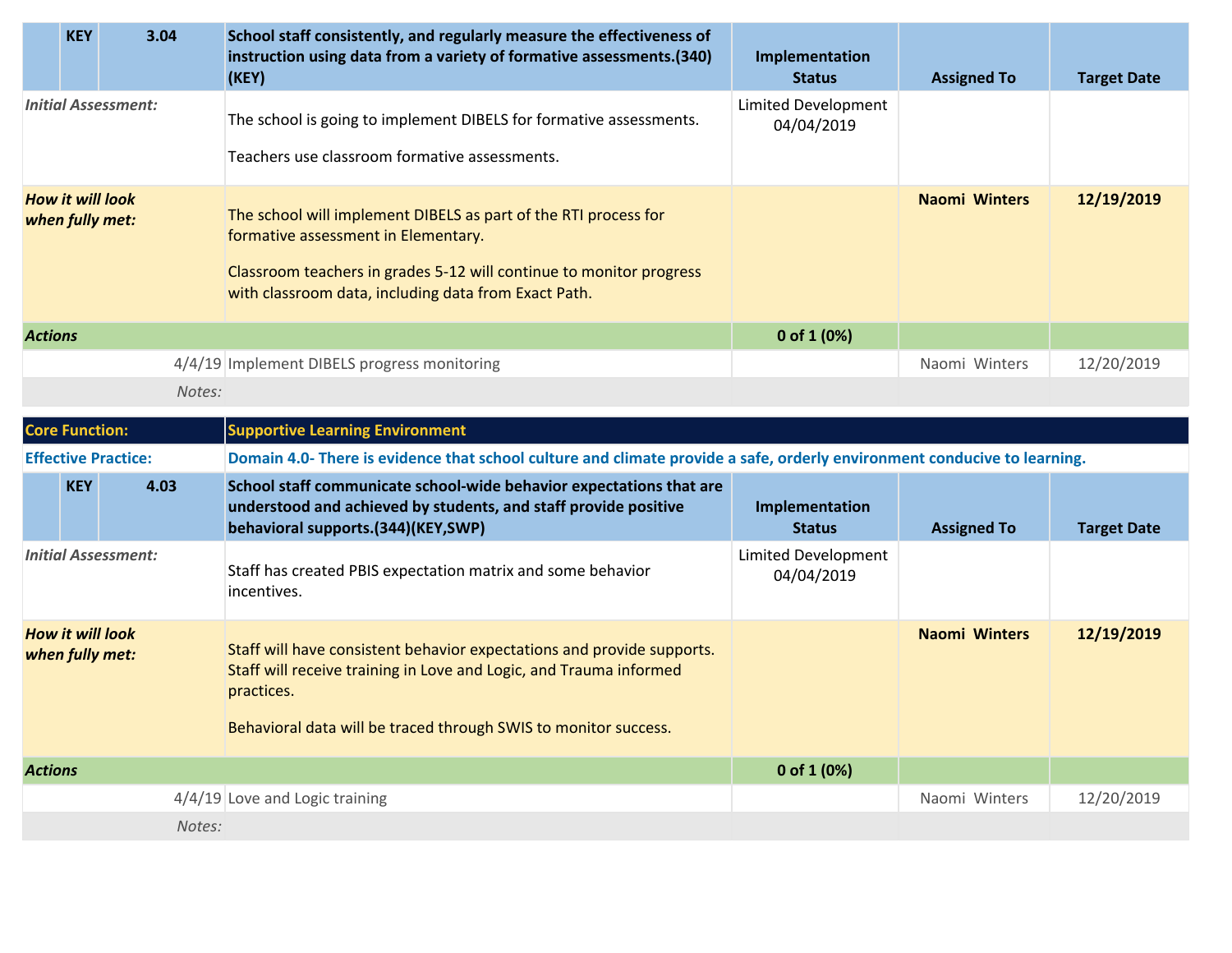|                                            | <b>KEY</b> | 4.05   | School staff provide extended learning opportunities, and students in<br>need of additional support regularly participate.(346)(KEY,SWP)                                                                                   | Implementation<br><b>Status</b>   | <b>Assigned To</b>   | <b>Target Date</b> |
|--------------------------------------------|------------|--------|----------------------------------------------------------------------------------------------------------------------------------------------------------------------------------------------------------------------------|-----------------------------------|----------------------|--------------------|
| <b>Initial Assessment:</b>                 |            |        | Wolf Club is provided for students as an opportunity for students in<br>need, but students do not regularly participate.                                                                                                   | Limited Development<br>04/04/2019 |                      |                    |
|                                            |            |        | Opportunities in the classroom are provided for students to extend<br>learning                                                                                                                                             |                                   |                      |                    |
| <b>How it will look</b><br>when fully met: |            |        | Students in need will participate in Wolf Club after school. The program<br>will be adjusted to make it more appealing to students and incentives<br>for participation will be provided.                                   |                                   | <b>Naomi Winters</b> | 12/20/2019         |
| <b>Actions</b>                             |            |        |                                                                                                                                                                                                                            | 0 of $1(0%)$                      |                      |                    |
|                                            |            |        | $4/4/19$ The Wolf Club program will be adjusted to make it more appealing to<br>students and incentives for participation will be provided.                                                                                |                                   | Naomi Winters        | 12/20/2019         |
|                                            |            | Notes: |                                                                                                                                                                                                                            |                                   |                      |                    |
|                                            | <b>KEY</b> | 4.06   | School and classroom environments reflect respect for all students<br>and cultures, and they reflect an understanding of the cultural values<br>of the students and community.(347)(KEY,SWP)                               | Implementation<br><b>Status</b>   | <b>Assigned To</b>   | <b>Target Date</b> |
| <b>Initial Assessment:</b>                 |            |        | Review of walkthrough data shows school and classroom environments<br>reflect respect for all students and cultures, and they reflect an<br>understanding of the cultural values of the students and community.            | Full Implementation<br>04/04/2019 |                      |                    |
|                                            | <b>KEY</b> | 4.07   | School staff communicate effectively with parents about learning<br>expectations, student progress, and reinforcing learning at home;<br>staff implement effective strategies to increase parent engagement.<br>(348)(KEY) | Implementation<br><b>Status</b>   | <b>Assigned To</b>   | <b>Target Date</b> |
| <b>Initial Assessment:</b>                 |            |        | Parents are informed about student progress.                                                                                                                                                                               | Limited Development<br>04/04/2019 |                      |                    |
|                                            |            |        | We need to improve student attendance.                                                                                                                                                                                     |                                   |                      |                    |
| <b>How it will look</b><br>when fully met: |            |        | Student attendance will improve to 75% or more students with and<br>attendance rate of 90% or greater                                                                                                                      |                                   | <b>Naomi Winters</b> | 03/20/2020         |
| <b>Actions</b>                             |            |        |                                                                                                                                                                                                                            | 0 of 2 (0%)                       |                      |                    |
|                                            |            |        | 4/4/19 Provide incentives for attendance                                                                                                                                                                                   |                                   | Naomi Winters        | 12/20/2019         |
|                                            |            | Notes: |                                                                                                                                                                                                                            |                                   |                      |                    |